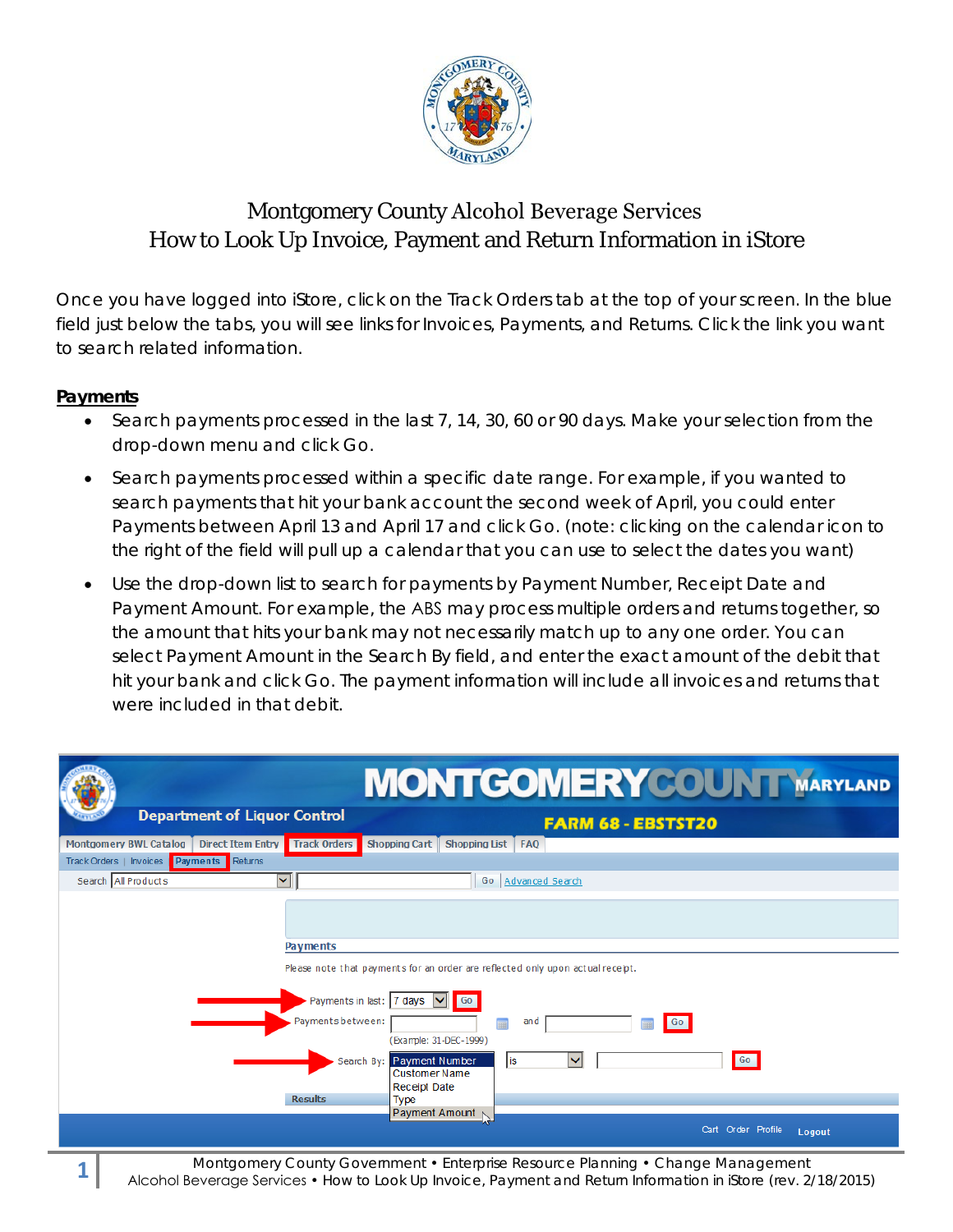## **Returns**

- Search returns processed in the last 7, 14, 30, 60 or 90 days. Make your selection from the dropdown menu and click Go.
- Search returns processed within a specific date range. Click Go.
- Use the drop-down menu to search returns by number, date or status

When your list of returns displays, click on a specific return number to see more detail about that return.

|                                              | <b>Department of Liquor Control</b>                                                   | <b>FARM 68 - EBSTST20</b>                                                               |                     |                           |  |  |  |  |  |  |
|----------------------------------------------|---------------------------------------------------------------------------------------|-----------------------------------------------------------------------------------------|---------------------|---------------------------|--|--|--|--|--|--|
|                                              | Montgomery BWL Catalog Direct Item Entry Track Orders Shopping Cart Shopping List FAQ |                                                                                         |                     |                           |  |  |  |  |  |  |
| Track Orders   Invoices   Payments   Returns |                                                                                       |                                                                                         |                     |                           |  |  |  |  |  |  |
| Search All Products                          | ⊡                                                                                     | Go Advanced Search                                                                      |                     |                           |  |  |  |  |  |  |
|                                              |                                                                                       |                                                                                         |                     |                           |  |  |  |  |  |  |
|                                              |                                                                                       | Returns                                                                                 |                     |                           |  |  |  |  |  |  |
|                                              |                                                                                       | Below is a list of your returns. Click on the return number to view the return details. |                     |                           |  |  |  |  |  |  |
|                                              | Returns created in 7 days V                                                           | GG                                                                                      |                     |                           |  |  |  |  |  |  |
|                                              |                                                                                       | the last:                                                                               |                     |                           |  |  |  |  |  |  |
|                                              | Returns Between:                                                                      | Go  <br>۳<br>鬧<br>and                                                                   |                     |                           |  |  |  |  |  |  |
|                                              | Return Number                                                                         |                                                                                         |                     |                           |  |  |  |  |  |  |
|                                              | Search By:                                                                            | Return Order Date<br>greater than Y                                                     | Go                  |                           |  |  |  |  |  |  |
|                                              | Booked Date                                                                           |                                                                                         |                     |                           |  |  |  |  |  |  |
|                                              | Return Status                                                                         |                                                                                         |                     |                           |  |  |  |  |  |  |
|                                              | <b>All Returns</b>                                                                    |                                                                                         |                     |                           |  |  |  |  |  |  |
|                                              |                                                                                       |                                                                                         |                     | Previous 1-100 Next 100 > |  |  |  |  |  |  |
|                                              | <b>Return Number</b>                                                                  | Return Order Date                                                                       | <b>Booked Date</b>  | <b>Return Status</b>      |  |  |  |  |  |  |
|                                              | 201005                                                                                | 13-FEB-2015                                                                             |                     | Entered                   |  |  |  |  |  |  |
|                                              | 201004                                                                                | 13-FEB-2015                                                                             |                     | Entered                   |  |  |  |  |  |  |
|                                              | 201003                                                                                | 13-FEB-2015                                                                             |                     | Entered                   |  |  |  |  |  |  |
|                                              | 201002                                                                                | 13-FEB-2015                                                                             |                     | Entered                   |  |  |  |  |  |  |
|                                              | 201001                                                                                | 13-FEB-2015                                                                             |                     | Entered                   |  |  |  |  |  |  |
|                                              | 201000                                                                                | 13-FEB-2015                                                                             |                     | Entered                   |  |  |  |  |  |  |
|                                              | 200999                                                                                | 13-FEB-2015                                                                             |                     | Entered                   |  |  |  |  |  |  |
|                                              |                                                                                       |                                                                                         |                     |                           |  |  |  |  |  |  |
|                                              | 200998                                                                                | 13-FEB-2015                                                                             |                     | Entered                   |  |  |  |  |  |  |
|                                              | 200997                                                                                | 13-FEB-2015                                                                             |                     | Entered                   |  |  |  |  |  |  |
|                                              | 200996                                                                                | 13-FEB-2015                                                                             |                     | Entered                   |  |  |  |  |  |  |
|                                              | 200995                                                                                | 13-FEB-2015                                                                             |                     | Entered                   |  |  |  |  |  |  |
|                                              | 200994                                                                                | 13-FEB-2015                                                                             |                     | Entered                   |  |  |  |  |  |  |
|                                              | 200993                                                                                | 13-FEB-2015                                                                             |                     | Entered                   |  |  |  |  |  |  |
|                                              | 200992                                                                                | 13 FEB-2015                                                                             |                     | Entered                   |  |  |  |  |  |  |
|                                              | 200991                                                                                | 13-FEB-2015                                                                             |                     | Entered                   |  |  |  |  |  |  |
|                                              | 200990                                                                                | 13-FEB-2015                                                                             |                     | Entered                   |  |  |  |  |  |  |
|                                              | 200989                                                                                | 13-FEB-2015                                                                             |                     | Entered                   |  |  |  |  |  |  |
|                                              | 200918                                                                                | 13-FEB-2015                                                                             |                     | Entered                   |  |  |  |  |  |  |
|                                              | 200987                                                                                | 13 FEB-2015                                                                             |                     | Entered                   |  |  |  |  |  |  |
|                                              | 200986                                                                                | 13-FEB-2015                                                                             |                     | Entered                   |  |  |  |  |  |  |
|                                              | 200985                                                                                | 13-FEB-2015                                                                             | 2015-02-13 17:08:52 | Booked                    |  |  |  |  |  |  |
|                                              | 200904                                                                                | 13 FEB-2015                                                                             |                     | Entered                   |  |  |  |  |  |  |
|                                              | 200983                                                                                | 13-FEB-2015                                                                             | 2015-02-13 17:06:53 | Booked                    |  |  |  |  |  |  |
|                                              | 200982<br>200981                                                                      | 13 FEB-2015<br>13-FEB-2015                                                              | 2015-02-13 17:05:47 | Booked<br>Entered         |  |  |  |  |  |  |

Clicking on a specific return number will show you what items were returned and the quantity, the amount of the return, and the original order number.

|                     | <b>Department of Liquor Control</b>          |                                                                                                                    |                           |                                                                        |                                          |                          |              |                       |                      |          |                      |                                       |                       |             |                 |
|---------------------|----------------------------------------------|--------------------------------------------------------------------------------------------------------------------|---------------------------|------------------------------------------------------------------------|------------------------------------------|--------------------------|--------------|-----------------------|----------------------|----------|----------------------|---------------------------------------|-----------------------|-------------|-----------------|
|                     |                                              | <b>FARM 68 - EBSTST20</b><br>Montgomery BWL Catalog Direct Item Entry Track Orders Shopping Cart Shopping List FAQ |                           |                                                                        |                                          |                          |              |                       |                      |          |                      |                                       |                       |             |                 |
|                     | Track Orders   Invoices   Payments   Returns |                                                                                                                    |                           |                                                                        |                                          |                          |              |                       |                      |          |                      |                                       |                       |             |                 |
| Search All Products |                                              | $\overline{\mathbf{z}}$                                                                                            |                           |                                                                        | Go Advanced Search                       |                          |              |                       |                      |          |                      |                                       |                       |             |                 |
|                     |                                              |                                                                                                                    | <b>Return Details</b>     |                                                                        |                                          |                          |              |                       |                      |          |                      |                                       |                       |             |                 |
|                     |                                              |                                                                                                                    | <b>Return Information</b> |                                                                        |                                          |                          |              |                       |                      |          |                      |                                       |                       |             |                 |
|                     |                                              | Return Number: 200994                                                                                              |                           |                                                                        |                                          | Return Status: Entered   |              |                       |                      |          |                      |                                       |                       |             |                 |
|                     |                                              | Customer Name                                                                                                      |                           |                                                                        |                                          | Ordered Date 13-FEB-2015 |              |                       |                      |          |                      |                                       |                       |             |                 |
|                     |                                              | Booked Date                                                                                                        |                           |                                                                        |                                          |                          |              | Return Status ENTERED |                      |          |                      |                                       |                       |             |                 |
|                     |                                              |                                                                                                                    |                           | Order Total \$-761.97                                                  |                                          |                          |              |                       | Line Total \$-761.97 |          |                      |                                       |                       |             |                 |
|                     |                                              | Charges \$0.00                                                                                                     |                           |                                                                        |                                          |                          |              |                       |                      |          |                      |                                       |                       |             |                 |
|                     |                                              |                                                                                                                    | Customer Information      |                                                                        |                                          |                          |              |                       |                      |          |                      |                                       |                       |             |                 |
|                     |                                              |                                                                                                                    |                           | Customer: GUEST                                                        |                                          |                          |              |                       |                      |          |                      |                                       |                       |             |                 |
|                     |                                              |                                                                                                                    |                           |                                                                        |                                          |                          |              |                       |                      |          |                      |                                       |                       |             |                 |
|                     |                                              |                                                                                                                    |                           | BBTo:                                                                  | SILVER SPRING, MD 20901<br>UNITED STATES |                          |              |                       |                      |          |                      |                                       |                       |             |                 |
|                     |                                              |                                                                                                                    | Line Part Number          | Item Name                                                              |                                          |                          | UOM Returned | Return Reason         | Status               |          | Price                |                                       | Original Order Number | Oty Ordered | Shipment Number |
|                     |                                              |                                                                                                                    | 25454<br>400424           | ANGRY ORCHARD CRISP APPLE 4/6NR - 355ML<br>ANGELINE CAL P/NOTR - 750ML |                                          | Case<br>Case 2           |              |                       | Entered<br>Entered   |          |                      | \$-125.25 1006059<br>\$205.20 1004549 |                       |             |                 |
|                     |                                              |                                                                                                                    | 328971                    | MENAGE AU TROIS MIDNIGHT RED - 750ML                                   |                                          | Cose 4                   |              |                       |                      | Entered  |                      | \$431.52 1003136                      |                       |             | h.              |
|                     |                                              |                                                                                                                    |                           |                                                                        |                                          |                          |              |                       |                      |          | Sub Total: \$-761.97 |                                       |                       |             |                 |
|                     |                                              |                                                                                                                    |                           |                                                                        |                                          |                          |              |                       |                      |          | \$0.00               |                                       |                       |             |                 |
|                     |                                              |                                                                                                                    |                           |                                                                        |                                          |                          |              |                       |                      | Tax:     |                      |                                       |                       |             |                 |
|                     |                                              |                                                                                                                    |                           |                                                                        |                                          |                          |              |                       |                      | Charges: | \$8.00               |                                       |                       |             |                 |